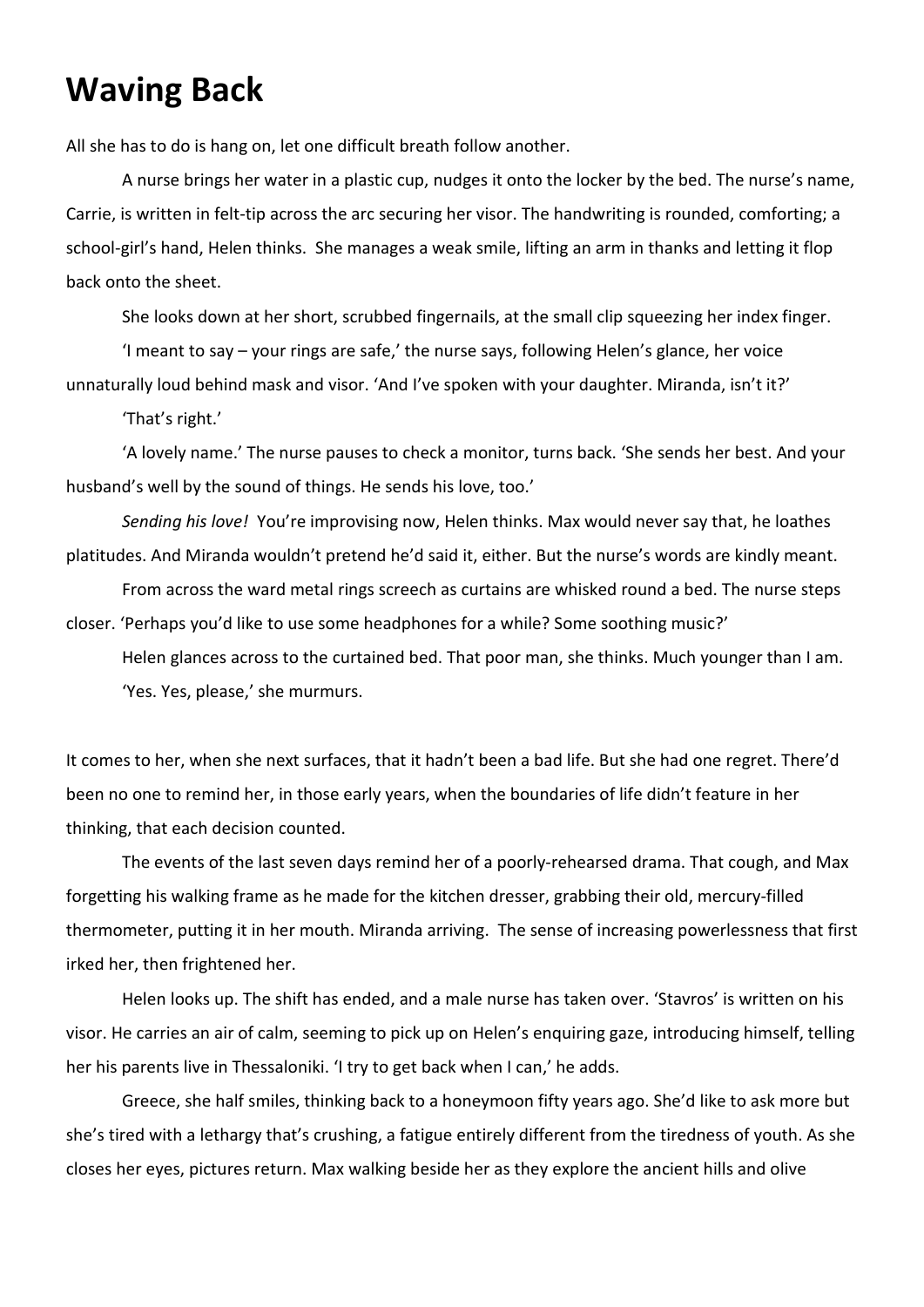groves of the Epirus. The sunlight catching the pretty diamond hoop, which she hadn't yet got used to, as she lifts her hand to push back her hair. That trip to the River Acheron.

The river flowed swiftly, rushing round the rocky obstacles near the shore, its banks muddy and steep. A group of people stood in haphazard line, looking around. Helen guessed their reaction to the place was the same as hers. *Is this it?* No one was trying to get across.

\*

Max was striding along the bank. She followed him, picking up a savoury aroma carried on a passing breeze. Plump cobs of corn, bronzed and charred, were laid out on a makeshift stand under an ancient sycamore. One or two people were purchasing.

'I'm amazed we found it,' she said, catching up with Max, her hand reaching for his. 'That map!' Max laughed. 'Sixty per cent accurate. But it got us here.'

'*You* got us here.'

'Journey to the River of Death.' Max grinned, easing his rucksack from his shoulders. 'Isn't there some myth about a ferryman rowing dead souls across? Not sure if it was the Acheron, though.'

'It's Charon who's the ferryman. And there are four rivers. Of the underworld, I mean. The Acheron, the Styx… Can't remember the other two.'

Max flung his walking staff to the ground. 'How about we go across? Defy our demons.'

'Won't we be out of our depth - out there in the middle?' Helen stepped forward, inspected the rocks under the bank, glanced across to the opposite shore.

'We can find out for ourselves.'

'Anyone would think you're still in class.' Helen said, laughing. '*We can find out for ourselves,'*  she repeated, exaggerating his earnestness.

Max shrugged. 'You chose to marry a geography teacher. So what if I sound like one?'

Helen watched for a moment as Max rolled up his shorts, unlaced his boots. She never tired of contemplating his broad shoulders, his long face, his height. She'd noticed other women doing the same.

'Right. I'm coming too.' She tore off her socks, lacing her boots together and hanging them round her neck.

Already Max was easing himself down the bank with the help of the staff he'd bought at a market in Parga.

The water was shockingly cold to her bare feet, the larger pebbles near the bank were covered in slime. Each step was an experiment. Will I slip, will the force of the water knock me back? As she moved her foot forward, with the shallows behind her, she felt the strength of the current challenging her progress.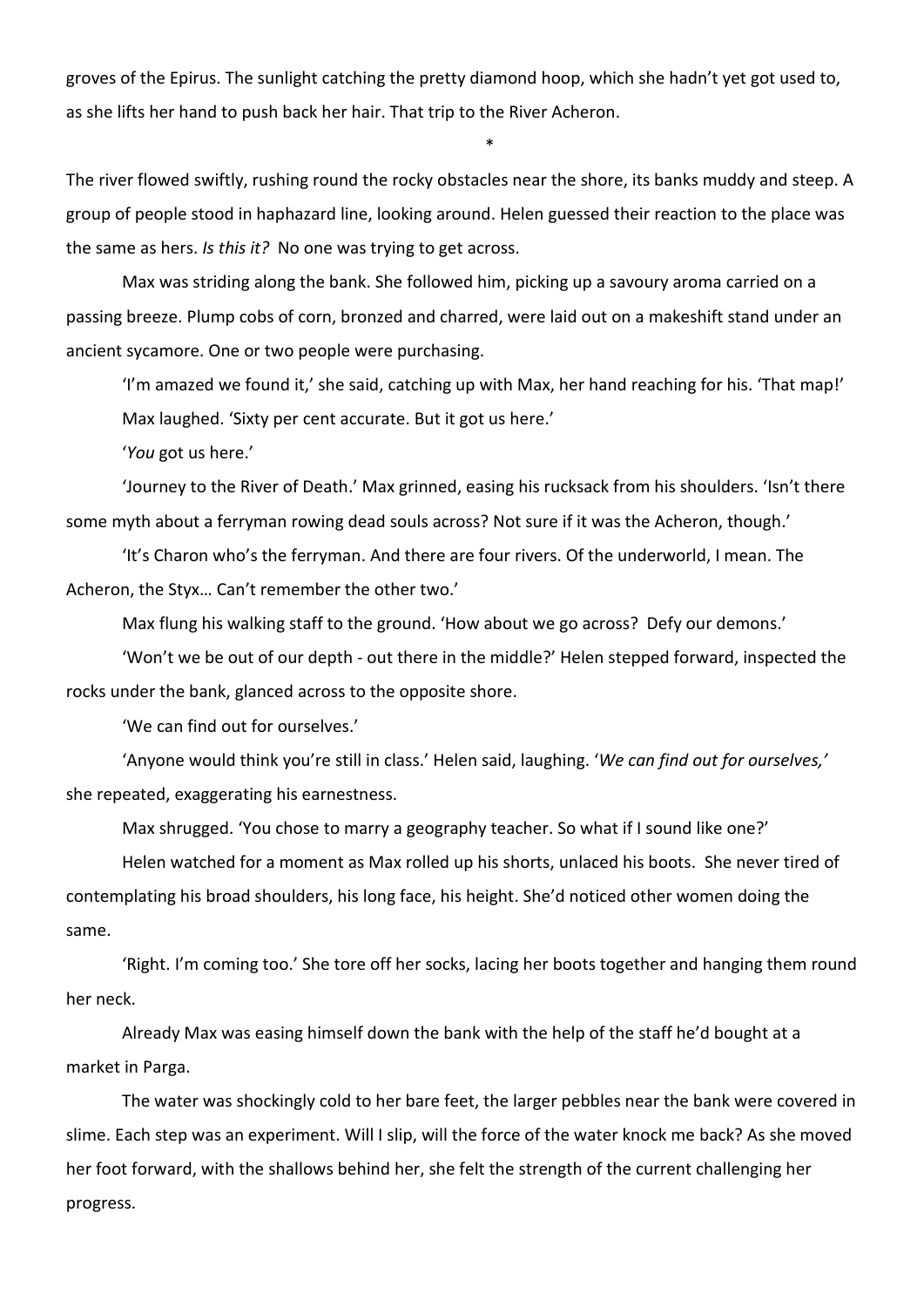She paused for a moment. Max was wading onwards, increasing his lead. The water was up to her thighs, her shorts sodden. Stepping forwards, she slipped on an uneven pebble, wobbling, and righting herself.

Then, above the deafening rush of the water, a man appeared by her side. Thirties, dark glasses, but all she really saw was the hand he held out towards her.

In that instant she realised what the audience on the shore must have seen: Max pushing ahead with his long legs, his shepherd's staff, his strength. He was nearing the opposite bank now; he hadn't looked back once. She felt a rush of embarrassment, half-turning to the stranger beside her. 'I'm fine,' she mouthed. 'Really.' Dark glasses smiled and stepped away, heading slowly back.

Helen paused. Max was already ashore, kneeling on the opposite bank, drying his legs. The stranger's concern was strengthening her resolve.

*I'll do it on my own,* she thought*. I'll get there.* 

Another slippery pebble, another foot forward.

From the top of the bank, she threw down the boots that had been strung round her neck, the warmth of the afternoon sun catching her cheeks. Max lay on the grass; stripped to the waist, eyes closed. An Adonis.

\*

## *This man has no feelings*.

The thought paralysed her. What kind of man had she married? He hadn't lent her his staff, checked her progress, helped her up the bank. At that moment her anger was subsumed by a stunned self-pity, then fear of what might lie ahead.

Numb, she turned and gazed back at the opposite shore. The scattering of people were still there: the corn-seller, the ragged line of visitors with nothing to do.

Then she saw a hand raised in salute, waving to her. Dark glasses had been looking out for her, he'd noticed.

\*

She smiled, waved back.

Could it have been as much as fifty years ago? It comes to her that every detail of the memory, that moment of recognition, had been imprinted on her brain.

*I'll do it on my own*.

She'd learned independence, had learned it all her married life. She had set up an employment consultancy, built it up to a staff of eighty, made wise investments, earmarked her successor well before her retirement. Not so long ago she'd prided herself on learning how to put up a shelf, just for the hell of it. Then there was their daughter, Miranda; well-adjusted, determined, now safely off their hands.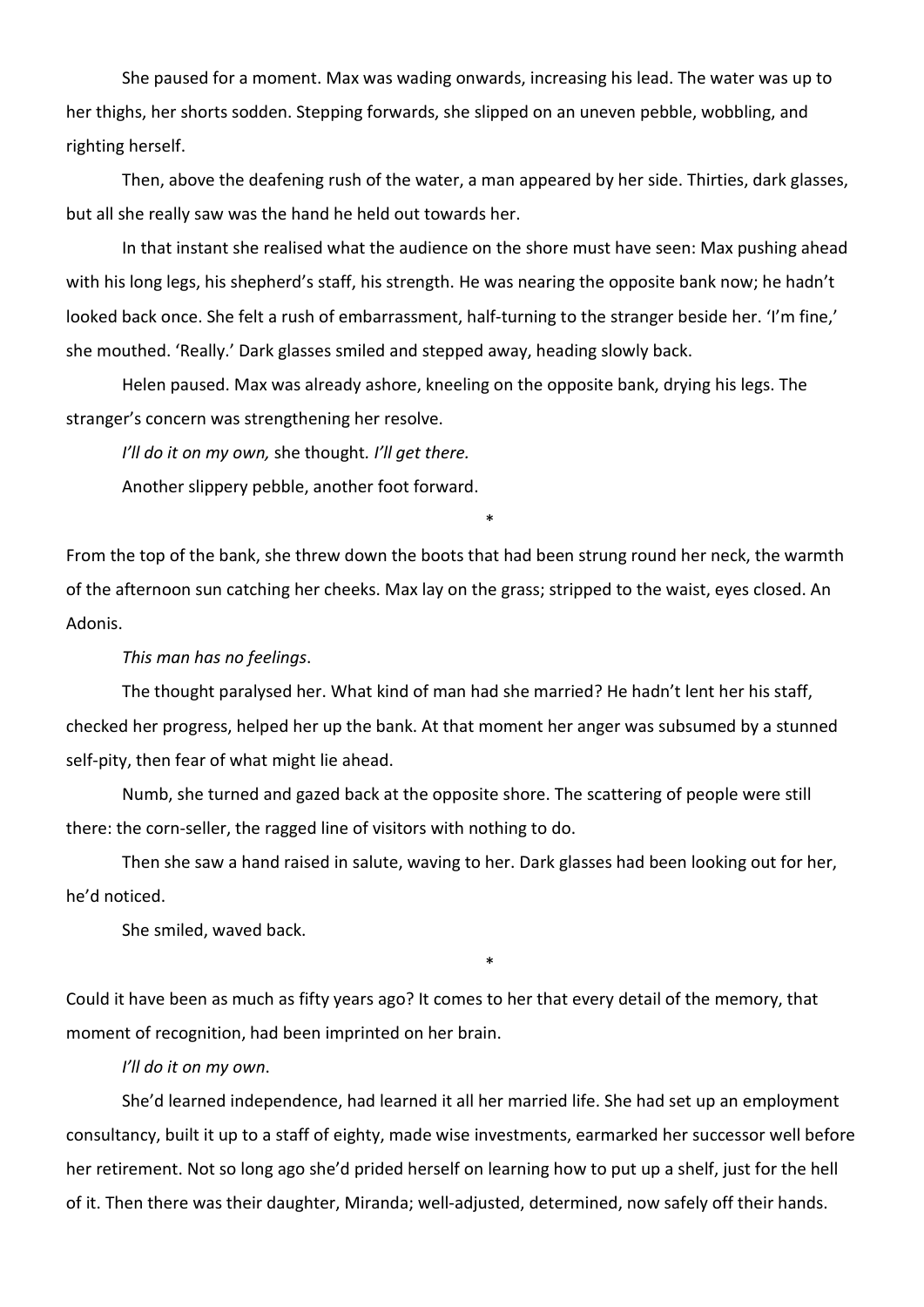Max's self-containment had had its advantages. She might have turned out very differently had she not been partnered by Max.

The double doors open. A new patient has arrived; slack shoulders, labouring chest. A woman half her age with wild hair and blotched cheeks. She's swearing, her arms flailing. Helen watches as three gowned figures cluster round the wheelchair. One slips away, mobile phone in hand; another checks and fixes monitors; a third places a gloved hand on the patient's arm as she addresses the woman, nodding some words of reassurance that Helen can't hear. The love shown on the ward astounds her: protective, anticipating pain, smoothing over the cracks.

Watching them, it comes to Helen that, for all her achievements, she'd never loved Max as she'd expected to do when she first embarked on married life. She'd never cared for him with the generous, unconditional love she sees around her. The unspoken balance sheet had always been there: *I provide the lion's share of the income; Max does the domestic stuff.* 

She recalls a day ten years ago, her very last day at work. Arriving home she'd casually dismissed the dinner Max had cooked. Hadn't he guessed there'd be a big retirement lunch for her, she'd asked. A presentation? It was only the next morning she'd found a loin of pork, stuffed and rolled, in the fridge, a Cherry Clafoutis in the larder. It was the meal they'd shared in Nimes, years ago, celebrating her first promotion.

There had been times of connection, of course. She recalls the long weekend in Riga Max had organised for their fortieth anniversary. Secretly, she'd double-checked, suspecting Miranda's hand behind the operation. But Miranda had taken no part in it. It had surprised her.

I've dressed up my behaviour as a laudable independence of spirit, she thinks. I've made a carapace to protect myself. I've rationed our love, limited its possibilities.

\*

Her chest feels tighter than ever; heaving with each breath. Will I go first? she wonders.

When she wakes, she finds that a mask envelops her mouth and nose; she can feel its pressure on her cheeks. She's lying on a trolley watching the ceiling tiles flash past. Double doors open and close.

There are new sounds now: a soothing hum, overlaid by tuneless bleeping. Somebody speaks, but she's too tired to grasp what's being said. The bright lights hurt her eyes. She closes them.

She's standing in deep waters. Her feet are heavy, she can hardly lift them. The current is strong; she tries to resist its forward pull, feels herself wobbling on the stones underfoot. The far shore is dim, but she can make out two figures sitting on the bank in the distance. It's mother and father; they've gone on ahead.

But what about Max? I need to speak to him, she thinks. So much to put right. I can't leave him yet.